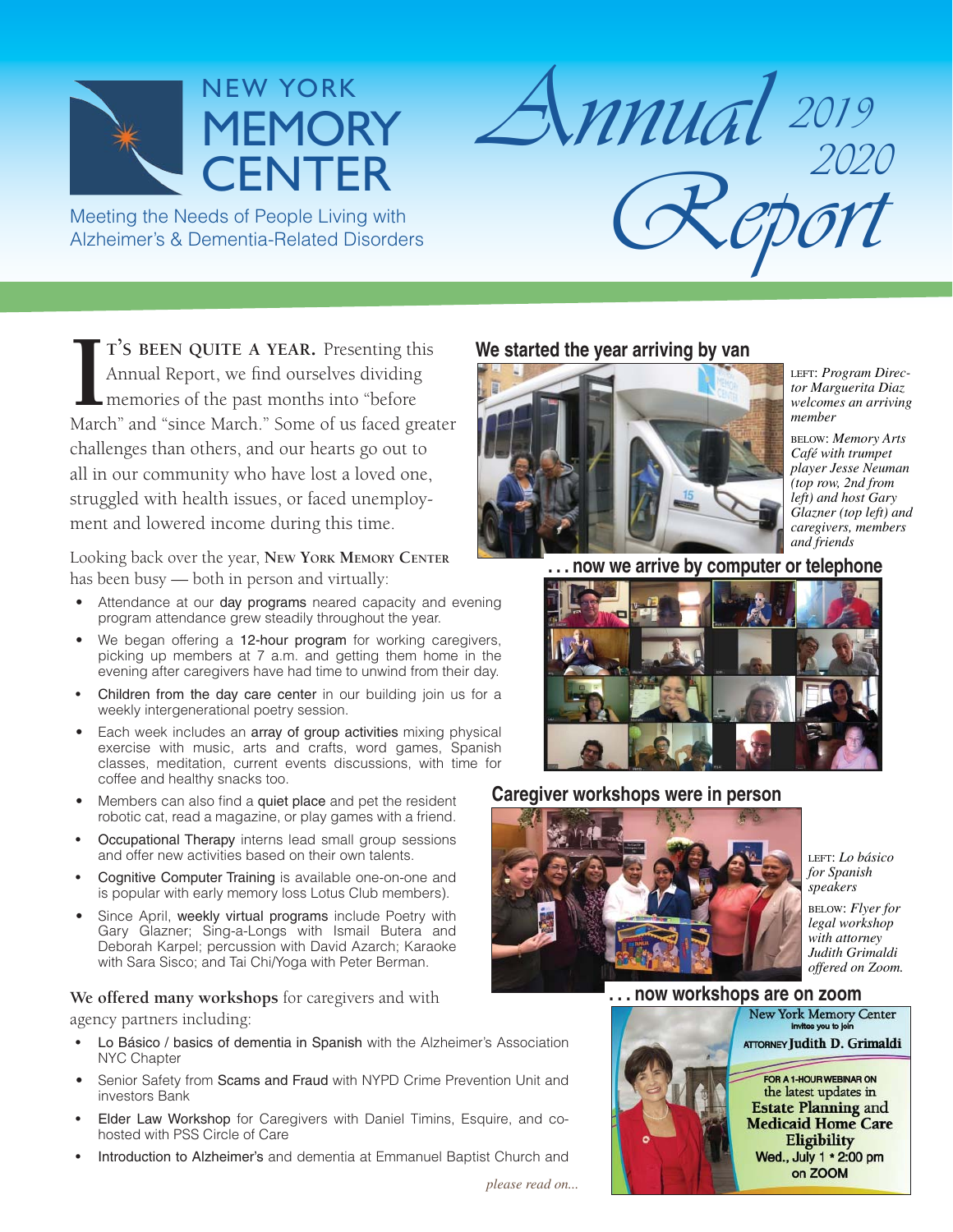WellCare Health Plans in Clinton Hill/Bed-Stuy

- Painting with Friends, a relaxing evening for caregivers to kick off National Caregiver Appreciation Month sponsored with PSS Circle of Care
- Estate Planning and Changes in Medicaid's Home Care eligibility with elder law attorney Judith D. Grimaldi on Zoom
- **Effective Communication** Strategies with the Alzheimer's Association NYC Chapter on Zoom
- Understanding and Responding to Dementia-related Behavior with the Alzheimer's Association NYC Chapter on Zoom
- Pre-pandemic, we staffed information tables and led workshops at senior fairs in Brooklyn and at citywide conferences for professionals and caregivers, including LiveOn NY.

In addition, after an initial period of work-at-home,



*Senior Safety from Scams & Fraud workshop for caregivers with investors Bank and the NYPD's Community Affairs Bureau Crime Prevention Unit.* 

administrative staff have kept the office open to manage agency business; meet with board members; arrange ongoing programming; participate in local and state information meetings for elder-care agencies; and stay in touch with caregivers for phone support and referral.

66 With the shutdown we've had plenty of time to clean the center and brighten up and expand program spaces, which will help with social distancing when we reopen. We had to furlough drivers and some program staff, but we expect everyone to return when the state and city announce guidelines for reopening. We look forward to that day — and we'll be ready!<br>
— **Josephine Brown**. EXECUTIVE DIREC — Josephine Brown, EXECUTIVE DIRECTOR



*The Jewish Museum sends volunteers to lead art workshops that include a mix of teaching and hands-on activities for members during the Adult Day Program.*

PHOTOS BY Ruth Benn Megan Christ and Mei Yu



*Accordionist Ismail Butera leads a music session on Zoom. Virtual programs have the benefi t of being joint enrichmnet sessions for caregivers and their loved one with memory loss. In addition, caregivers can see how Center programs engage those living with dementia.*



*February's Memory Arts Café Valentine Party and Dance.*

*Painting with Friends, a relaxing porgram for caregivers, co-sponsored with PSS Circle of Care to celebrate National Caregiver Month in November.*



*NYMC Executive Director Josephine Brown (right) and Caregiver Social Worker Megan Christ (2nd from left) after a presentation at Wellcare.*

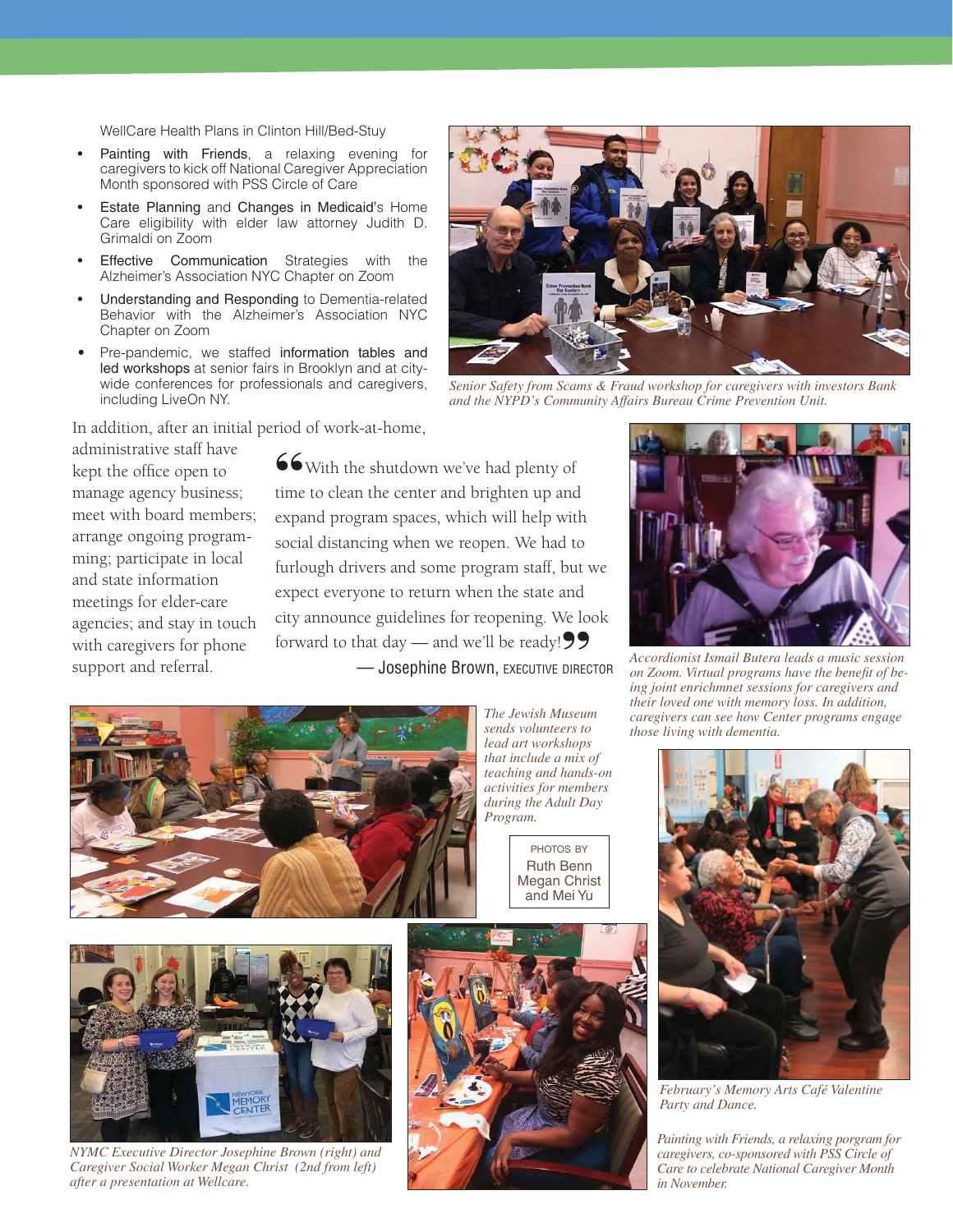# *Cheers to all of you! Thank you for your support*



#### **FOUNDATIONS, GOVERNMENT & CORPORATE SUPPORT**

Brooklyn Borough President Eric Adams Adelphi University School of Social Work Alzheimer's Association Alzheimer's Foundation of America Aquinas LLC-Senior Helpers Axe-Houghton Foundation Benevity Community Impact Fund from Humana Brooklyn Arts Council CaringKind, NYC State Assembly Member Robert Carroll Columbia Univ. School of Occupational Therapy Consolidated Edison Matching **Gifts** Corcoran Cares, Corcoran Group Real Estate Costco Wholesale The Donald & Barbara Zucker Family Foundation Faith Home Foundation Grand Prospect Hall, Michael Halkias Grimaldi & Yeung, LLP NYC Council Member Rafael Espinal H & R Block Ingram Yukez Gainen Carroll & Bertolotti, LLP Investors Foundation City Council Member Brad Lander Long Island University School of Social Work & School of Occupational Therapy MSI Net, Inc, John Abi-Habib NCheng LLP NYC Dept. for the Aging NY State Dept. of Health NY State Dept. of Health & Mental Hygiene NY State Office for the Aging NYU School of Occupational **Therapy** NYU School of Social Work Northfield Bank The Omer Foundation, Jay Fialkoff

Parkside Chemists

AARP

Pinot's Palette Poetry Foundation The Red Hats *In Memory of Carlos Hernandez* Right At Home SUNY Downstate School of Occupational Therapy 305 West End Avenue Touro College Walt Disney Company Foundation Matching Gifts -

#### **DONORS**

Sergio & Carmen Aguilar Ann Akers Francois Andre Anonymous Anonymous through Facebook campaigns Susan Auerbach *In memory of Fay & George Auerbach* Kathy Azbell Mary Avanzino David Baker Velma Baker *In memory of Leslie Baker* Beverly Balbirsingh-Nunez *In memory of Hildred Balbirsingh* Sandi Bartel & David Polsk *In honor of Joan Minov* Ruth Benn *In memory of Carlos Hernandez*  Ruth Berger *In memory of Carlos Hernandez* Carl Bialik *In memory of Bernard Packer*  Joyce Bialik *In memory of Bernard Packer* Robert & Linda Bonstein Andrew Boorstyn *In honor of Dr. Robert & Barbara Boorstyn* Eric Boorstyn *In honor of Dr. Robert & Barbara Boorstyn* Robert Boorstyn *For the care of Barbara Boorstyn* Patricia Bradley Mary Brennan & Lance Cassak Angillia Byer Suzanne Campbell *In memory of William Campbell*

Annette & Joseph Capua *In memory of Carlos Hernandez* Scott Chesin *In honor of Junius Harris* John & Harriett Corporon Mary & Darrell Courtle Soraya Elcock & EH Rubinsky Helen Fackre Richard & Jeanne Farrell *In memory of Carlos Hernandez* Judy Fein Mary Fera *In honor of Carlos & Peggy Hernandez*  Claudia Fine, LCSW, MPH Gil Fishman Lewis & Arleen Forsheit Rosalie & Alan Friend Carmen Fulford *In memory of Ruperto Acevedo* Joseph J. Giamboi, Esq. Robert & Sara Glasser *In memory of Norman Marcu*s Myrna Goldberg *In memory of Neal Goldberg* Sharon Goldzweig *In memory of Shirley Shulman* James Greilsheimer *Dedicated to Joseph Giamboi Sr.* Judith Grimaldi Peggy Hernandez *In memory of Carlos Hernandez*  Meredith Hightower *In honor of Ola Hightower* Lyn Hill Katharine Hussung *In memory of Joan Hernandez*

Richard Cantor

Felicia & David Jamieson Rosina Johnson *In memory of Carlos Hernandez*  Theresa A. Joyce Frank Keating Michelle Kehn *In honor of Auntie* Brenda Lehrman *In memory of Shirley Shulman* Qiana Lewis Susan Lin Kathy Livingston Adam Love Santos Macaya Jared Malamud *In honor of Adam Love* Betty & Michael Marcus *In memory of Norman Marcus* Marty & Jamie Markowitz Marguerite Marra *In memory of Laura Marra* Margaret Mazzeo *In memory of Mary Ellen McDonnell* Gerard McFeely Joan G. Minov *In honor of Sandi Bartel & David Polsk* Joan G. Minov *In honor of Becky Gale* Dan Miran *In memory of our parents* Lorraine Muczyn *In memory of Milton Fishman* Jed Myers & Carol Malley Dominic & Mary Ellen Nicolosi Marianne Nicolosi Mary Noble *In memory of Carlos Hernandez* Rosemary Palms

Dr. Barbara Paris *In honor of Adam Love* Dominic Piccirillo Greg Pitkoff Margaret Poyatt Barbara Ratzlaff *In memory of Paul Ratzlaff* Lorraine Saraceno *In honor of Fred & Lucretia Saraceno* Michael Scher Lorna & Bernard Schwartz *In memory of Bernard Schwartz* Fredda Seidenbaum *In fond memory of Jerome Chuka* Melissa Sheehan Arthur and Fern Square Michele Spence Arthur & Fern Square Steven Stellman Judy Stossel *In memory of Katy Stossel* Kathleen Toomey *In memory of Carlos Hernandez*  Lenore Tucker Andrew Tuller Cheryl Ulie *In honor of Bernard Packer* Mary Eustace Valmont *Honoring Rosalyn Valmont and Leon Charles* Dino Veronese Wendy Watson Jacqueline Weissman Beth Weeks, RN John & Nelly Welch Rosanne Weston

#### AUDITED FINANCIAL REPORT For the Year Ended June 30, 2019

#### **SUPPORT AND REVENUE**

|                                       | \$845,128 |
|---------------------------------------|-----------|
|                                       |           |
|                                       |           |
|                                       |           |
|                                       |           |
|                                       |           |
|                                       |           |
| <b>EXPENSES</b>                       |           |
|                                       |           |
| General and Administrative  \$175,444 |           |
|                                       |           |
|                                       |           |
|                                       |           |
| NET ASSETS June 30, 2018              | \$409,297 |
| NET ASSETS June 30, 2019              | \$349,769 |
|                                       |           |

Audited Financial Statements for the year ended June 2019, are filed with the NY Department of State. To receive a copy, write to: NYS Department of State, Office of Charities Registration, 120 Broadway, New York, NY 10271.